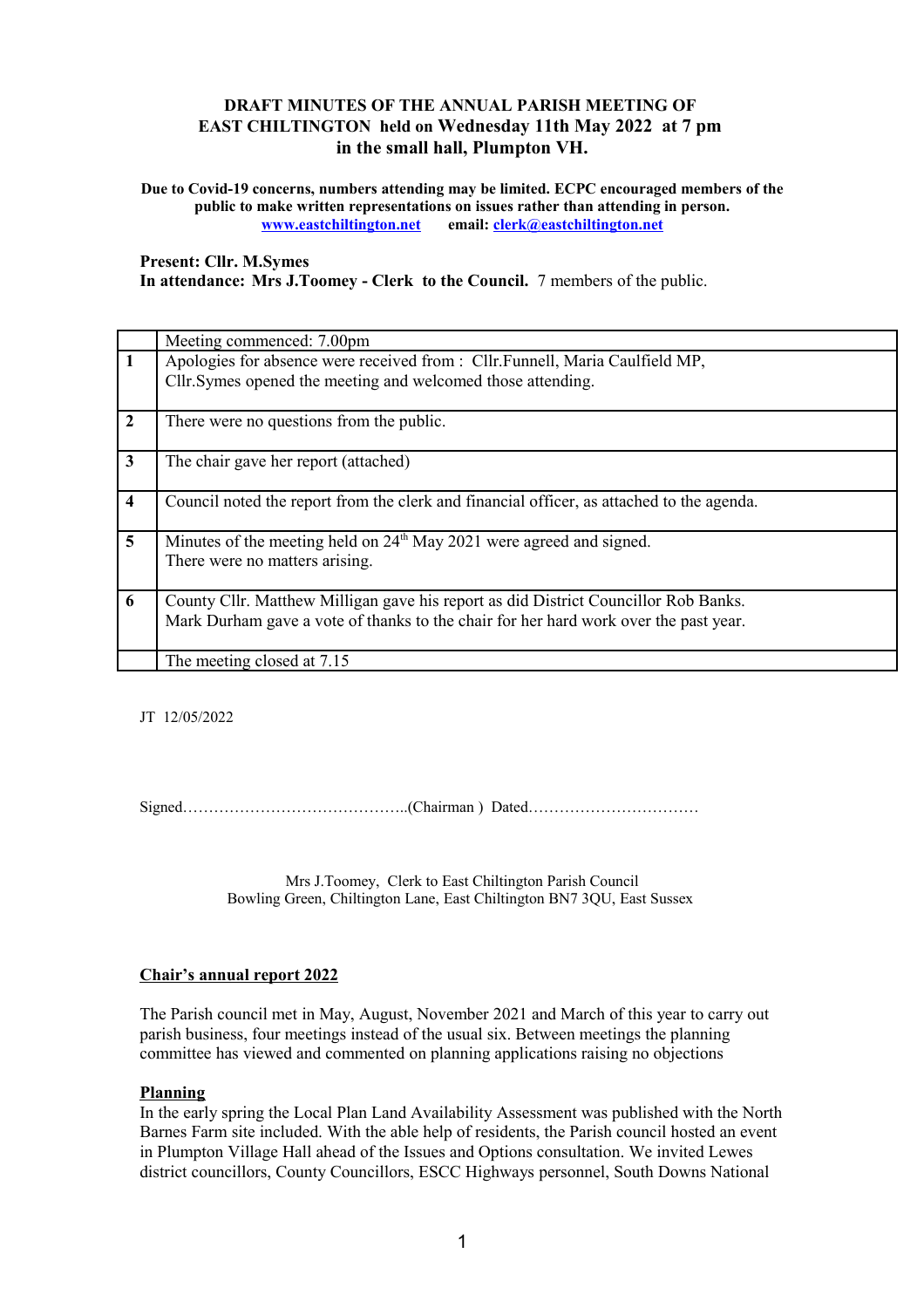Park officers and MP to view the Eton site with the aim of demonstrating the unsuitability of the site for a largescale development.

Over the following weeks, Don't Urbanise the Downs campaigned in the surrounding villages and Lewes to urge residents to engage with the Issues and Options Consultation. As a result, people overwhelmingly voted against opting for a large settlement in the countryside. The Council submitted a full and thorough response.

For now, the site is being assessed separately by independent consultants. We have yet to learn details of the brief given to the consultants to carry out such a task.

Highways and SDNP are also being consulted on the suitability of this site and two other larger sites in Cooksbridge and Ringmer – we have sent them documents, informed by traffic consultants GTA Civils which outline legitimate travel, traffic and environmental concerns should the Eton College proposal be considered.

The local plan completion date now stretches beyond the original 2023 deadline set down by the Government.

Alongside this work, the Inter Parish group headed up by Nick Beaumont at Plumpton PC, continues to discredit the Standard method and the Government's Planning Policy that allows speculative landowners to 'have a go'. Indeed, only this morning on Radio 4's Today Programme the minister for Housing and Levelling up Michael Gove, when challenged on not meeting the Government's own housing target, said of the numbers "it is making someone's arithmetic the enemy of the common good."

### **Jubilee Parish party**

On a lighter note, the Council decided to bring the Parish party forward a month to coincide with the Queen's Jubilee in June. Thank you to residents who have come forward to make the event memorable. We look forward to pantomime horse gymkhana, jubilee cake baking competition, tombola, BYO BBQ, cash bar and live music. I do hope to see *everyone* there on  $4<sup>th</sup>$  June. The beacon will be lit on the evening of Thursday  $2<sup>nd</sup>$  June so clamber up to Mount Harry for this spectacle which is not to be missed.

#### **Other matters**

I'd like to thank Charlie Boulton and Chris Farmelo for taking on the broad band project, cables have been laid and we look forward to plenty of speedy gigabytes in the near future. We sadly lost a former Parish chair and dear resident, John Anderson last year. A memorial tree was planted in Hollycroft field, thank you Carol for organising this. Residents turned out for the annual litter pick. Thank you to them and the residents who pick up litter throughout the year. The spate of fly tipping last year seems to have abated. Finally, thank you to my fellow councillors for not falling by the wayside and to Jenni the Clerk for excellent clerking throughout the year.

#### **Report from East Sussex County Councillor, Matthew Milligan**

I have been the County Councillor for just over a year following the elections in May 2021. I would like to thank Jim Sheppard for his years of service as the previous County Councillor and I have been glad to continue his work on areas such as our Children's Services which Jim was very involved in and I have been able to take up his place on the Corporate Parenting Panel which oversees the looked after children of our county.

East Sussex County Council is responsible for a number of areas such as Roads, Schools, Adult Social Care and Children's Services.

Over the past year we have continued to make additional investment in our roads, we recently announced additional one-off funding of £5.8 million which will be spent on improving our road signage, pavements and road surfaces.

At the budget in February 2022 we also announced that we are increasing the Highways Budget by 15% as we recognise that residents want to see more investment in this area to ensure our roads are maintained to a good standard.

I have been making representations to cabinet members about issues such as the intervention level for pothole repair as I know many residents believe that the current criteria is too strict on the depth, length and width a pothole needs to be before it can be repaired.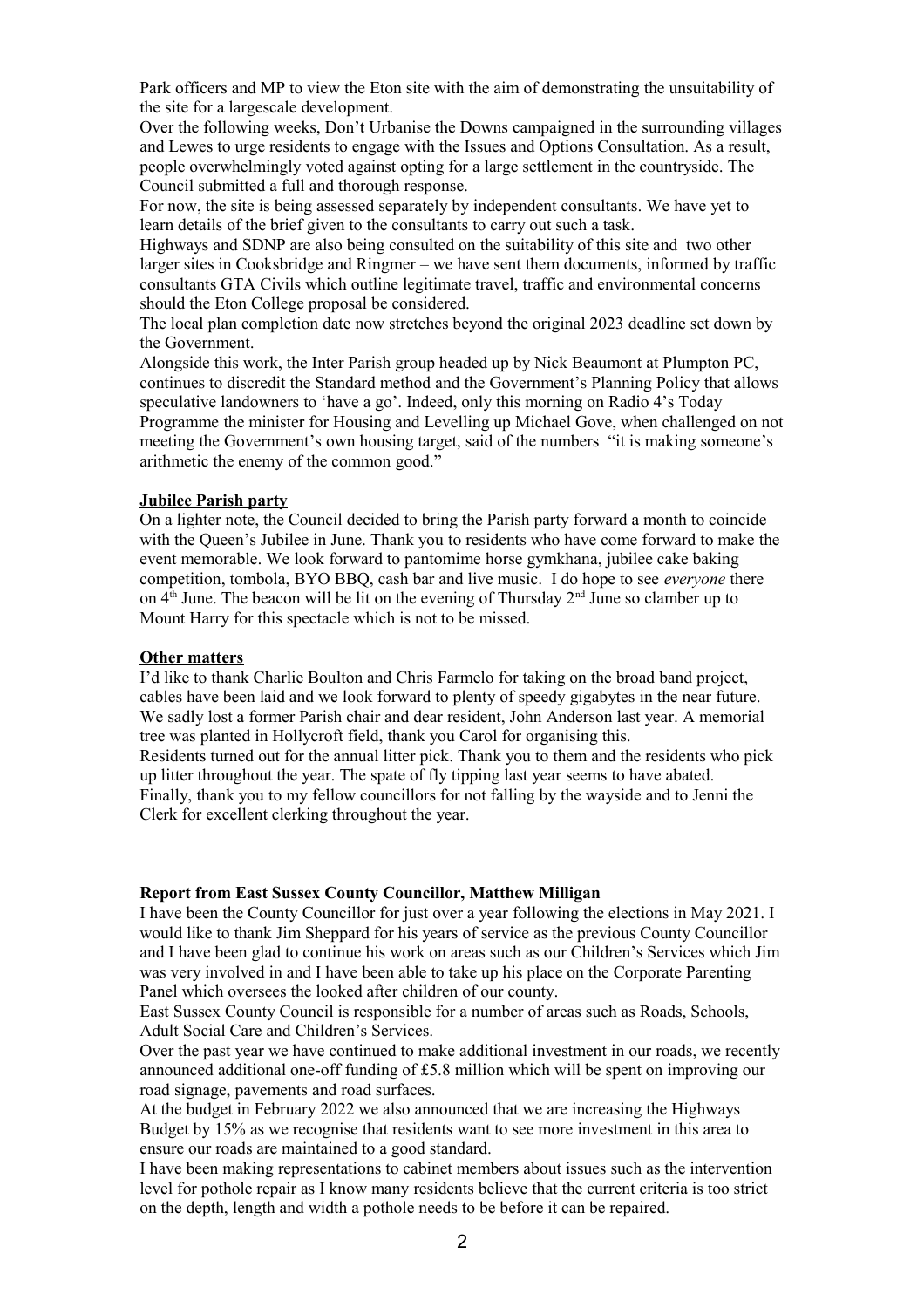We are also in the process of tendering the new highways contract, 3 bidders have been shortlisted and we expect the announcement of the preferred tenderer in September 2022. The council's Bus Service Improvement Plan (BSIP) was submitted to the Department for Transport in October last year and we have recently been informed that we have been allocated £41.4 Million of indicative funding which is one of the highest allocations from the

scheme. Council officers are currently looking into the detail on how this money will be spent and I have been pushing for rural bus services to be a priority. As soon as I have more information about how this will affect our local area, I will let residents know.

The Council are also investing in measures to mitigate climate change, including a £3 Million investment to replace boilers with low-carbon heating in schools and offices, installing solar panels at 10 council sites and spending £140,000 on low-energy lighting in 12 schools and care homes.

Due to the difficult decisions that previous administrations have had to make, I am glad that the County Council is now in good financial standing and has not had to make any additional savings this year.

I would like to thank you for your time today and I will continue to work with residents to deliver on the priorities they would like to see from the County Council.

#### **Report to Parish Meeting, May 2022 Cllr Rob Banks, District Councillor**

#### **The "Standard method" and the local plan**

Much of my time has been spent on planning issues.

I support the letter about to be sent to LDC from the parishes on lobbying over the "standard method" which is a government formula for housing numbers LDC have to aim for in the local plan. Worth noting the District Council has already been working on this issue.

There have been two LDC motions on the subject of planning reform, one in autumn of 2020 then a follow up in July 2021. I proposed one and seconded the other.. Both expressed opposition to having to use this formula. The Lewes District portfolio holder for planning is meeting with other portfolio holders from nearby councils.

I will be tabling a question at next full council asking what further steps can be taken.

The 3 largest sites– including the potential Eton College site – are being separately assessed show that the government inspector's mantra of "no stone has been left unturned" has been met. Landscape will be a key factor. The National Park will also have a key role to play in this process and I appreciate both the parish council and Don't Urbanise the Downs have submitted evidence.

Levelling up and Regeneration Bill was in the Queens speech which may mean some changes – we don't know the full detail yet. The key question to my mind is: will it allow local constraints and local housing need to be the starting point and not a national government formula that is far too high?

I continue to meet with parishes and Don't Urbanise the Downs on the issue and encouraged people to write into last summer's issues and options consultation. I stand with the local community in continuing to oppose the proposed Eton site.

#### **Possible boundary changes**

I submitted a second set of comments about this, in opposition to the lumping in of East Chiltington into the East Grinstead parliamentary seat.